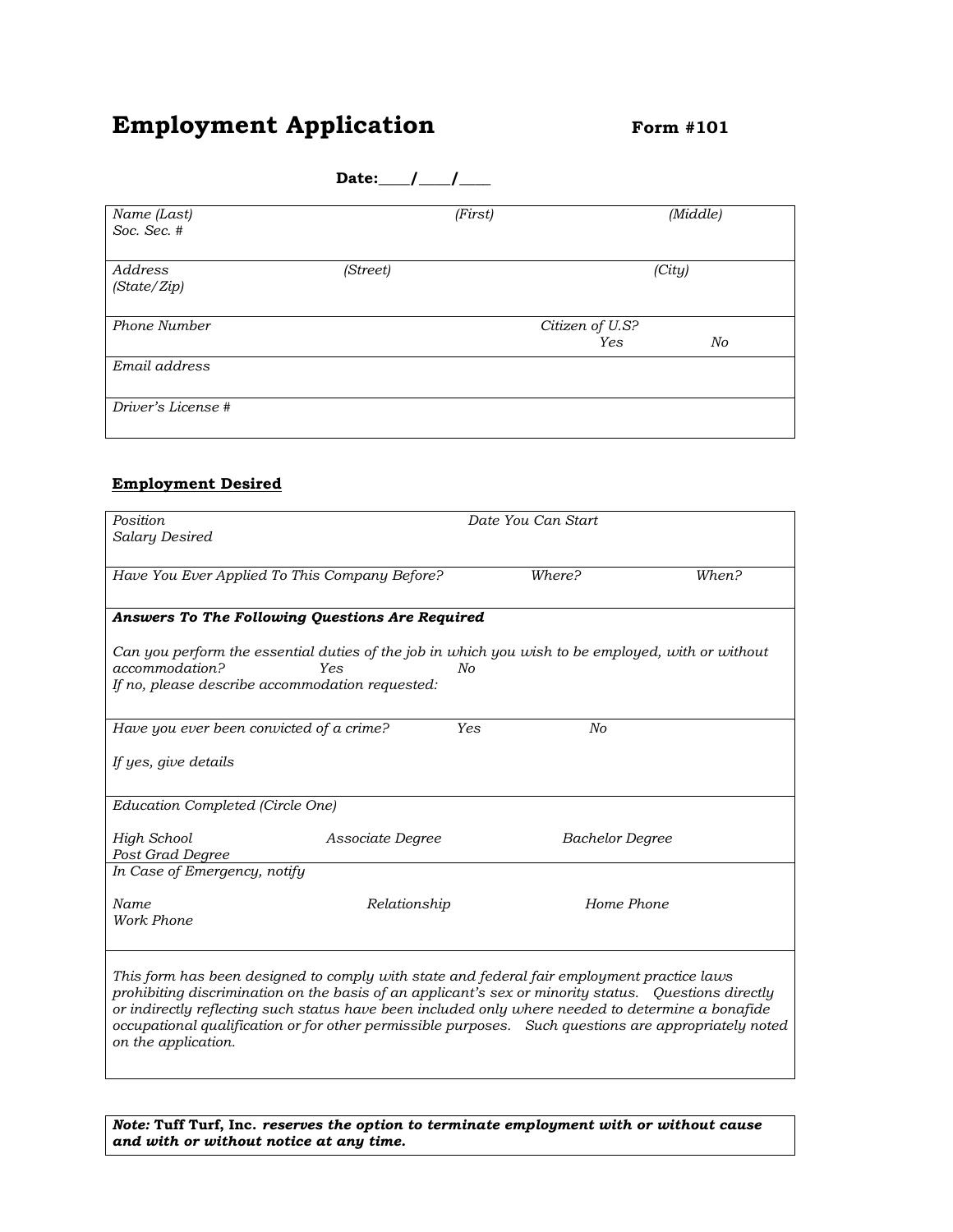#### *Employment Experience*

*Start with your present or last job. Include any job-related military service assignments and volunteer activities. (You may exclude organizations which indicate race, color, religion, gender, national origin, handicap or other protected status.)*

| Employer #1        |              | Dates<br>From                  | Employed<br>To       | Work Performed |
|--------------------|--------------|--------------------------------|----------------------|----------------|
| <b>Address</b>     |              |                                |                      |                |
| Telephone Number   |              | Rate/Salary<br>Starting        | Rate/Salary<br>Final |                |
| Job Title<br>Name  | Supervisor's |                                |                      |                |
| Reason for Leaving |              |                                |                      |                |
| Employer #2        |              | Dates                          | Employed             | Work Performed |
|                    |              | From                           | Tо                   |                |
| <b>Address</b>     |              |                                |                      |                |
| Telephone Number   |              | Rate/Salary<br><b>Starting</b> | Rate/Salary<br>Final |                |
| Job Title<br>Name  | Supervisor's |                                |                      |                |
| Reason for Leaving |              |                                |                      |                |
| Employer #3        |              | Dates<br>From                  | Employed<br>To       | Work Performed |
| <b>Address</b>     |              |                                |                      |                |
| Telephone Number   |              | Rate/Salary<br><b>Starting</b> | Rate/Salary<br>Final |                |
| Job Title<br>Name  | Supervisor's |                                |                      |                |
| Reason for Leaving |              |                                |                      |                |

*If you need additional space, please continue on the back*

## *Special Skills and Qualifications*

*Summarize special job related skills and qualifications acquired from employment or other experiences.*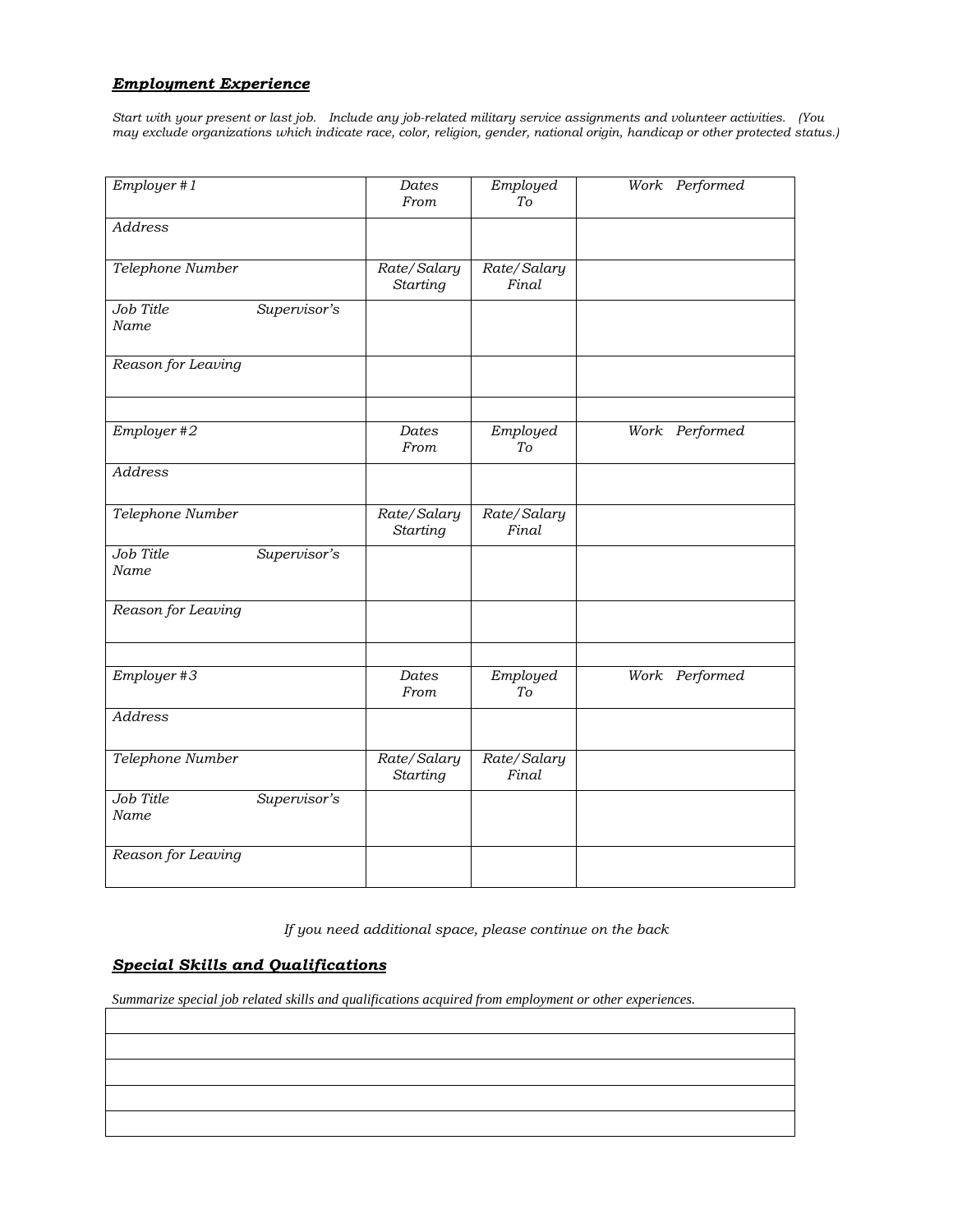### *Education*

|                                                                                                                  | Elementary School |   | <b>High School</b> |                |   |   | Undergraduate<br>College/University |    |    | Graduate/<br>Professional |                                  |   |   |                     |   |
|------------------------------------------------------------------------------------------------------------------|-------------------|---|--------------------|----------------|---|---|-------------------------------------|----|----|---------------------------|----------------------------------|---|---|---------------------|---|
| School Name<br>and Location                                                                                      |                   |   |                    |                |   |   |                                     |    |    |                           |                                  |   |   |                     |   |
| Years Completed                                                                                                  | $\overline{4}$    | 5 | 6                  | $\overline{7}$ | 8 | 9 | 10                                  | 11 | 12 | $\mathfrak{1}$            | $\overline{2}$<br>$\overline{4}$ | 3 | 1 | 2<br>$\overline{4}$ | 3 |
| Describe Course<br>of Study                                                                                      |                   |   |                    |                |   |   |                                     |    |    |                           |                                  |   |   |                     |   |
| Describe any<br>specialized<br>training,<br>apprenticeship,<br>skills and<br>extra-curricular<br>activities      |                   |   |                    |                |   |   |                                     |    |    |                           |                                  |   |   |                     |   |
| Describe any<br>honors you have<br>received                                                                      |                   |   |                    |                |   |   |                                     |    |    |                           |                                  |   |   |                     |   |
| State any<br>additional<br>information you<br>feel may be<br>helpful to us in<br>considering your<br>application |                   |   |                    |                |   |   |                                     |    |    |                           |                                  |   |   |                     |   |

## *Indicate any foreign languages you speak, read and/or write*

|       | Fluent | Good | Fair |
|-------|--------|------|------|
| Speak |        |      |      |
| Read  |        |      |      |
| Write |        |      |      |

| List professional, trade, business or civic activities and offices held.<br>(You may exclude membership which would reveal sex, race, religion, age or other protected status) |
|--------------------------------------------------------------------------------------------------------------------------------------------------------------------------------|
|                                                                                                                                                                                |
|                                                                                                                                                                                |
|                                                                                                                                                                                |

### *References*

| Give name, address and telephone number of 3 references who are not related to you and are not<br>previous employers. |
|-----------------------------------------------------------------------------------------------------------------------|
|                                                                                                                       |
|                                                                                                                       |
|                                                                                                                       |